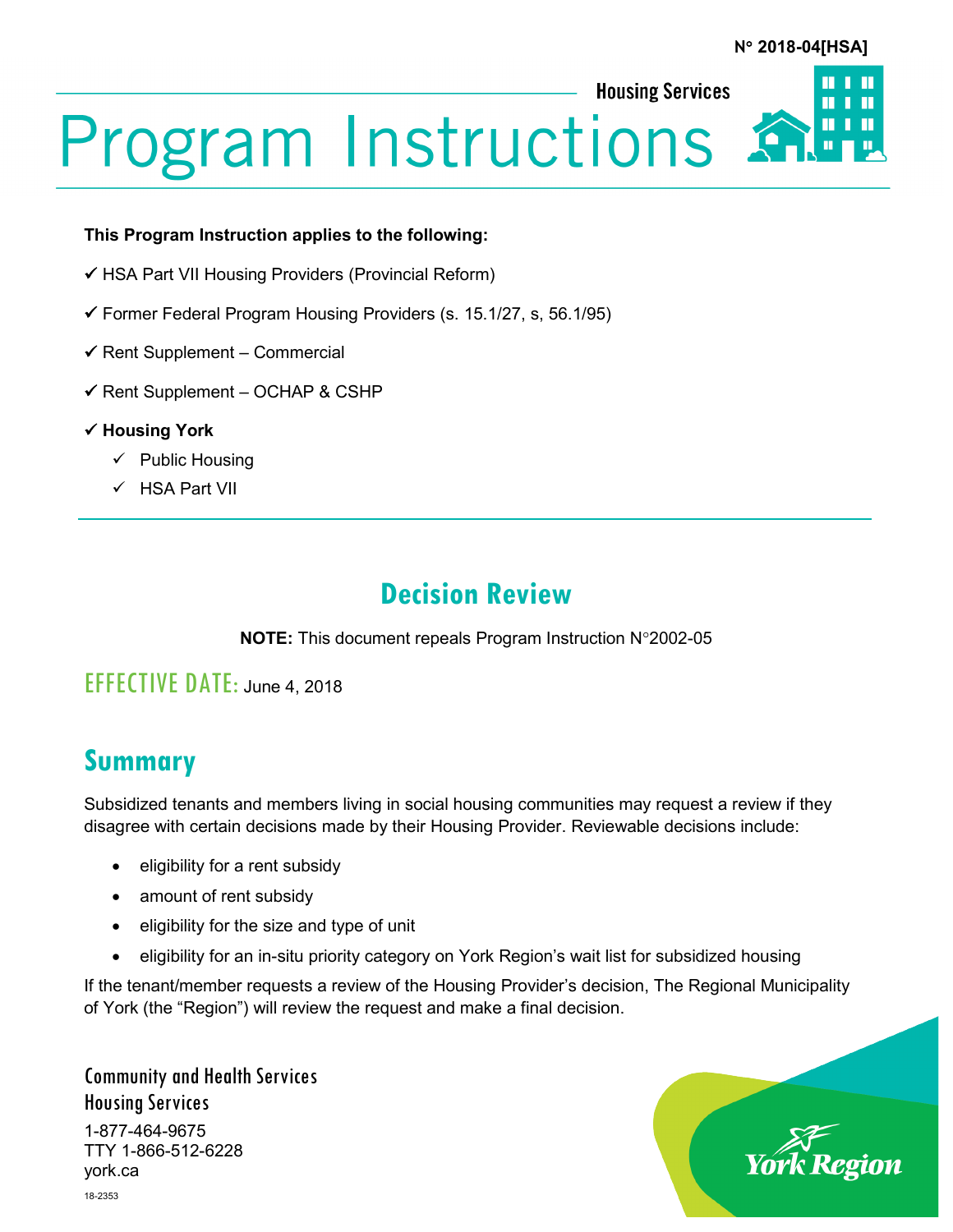# **Decision Review Process**

## REQUESTING A DECISION REVIEW

When a Housing Provider makes a decision, a decision letter must be provided to the tenant/member. The decision letter must explain the reason for the decision and explain how a tenant/member can request a review of the decision.

A tenant/member of a household can, on behalf of the household ask for a review by submitting a *Request for Review Form* to the Housing Provider within **15 calendar days** of the date on the decision letter.

#### **For** *Example:*

Mr. Johnson received a decision letter from his Housing Provider letting him know that his rent is increasing to \$578 per month. Mr. Johnson disagrees with this new rent amount.

Mr. Johnson can request a review of this decision with 15 days by submitting a *Request for Review Form* with supporting documents to explain why he disagrees.

Attachment 1 – Request for Review Form

## RECONSIDERING A DECISION

Housing Providers may reconsider the original decision when new information that affects the decision is provided by the tenant/member.

After the tenant/member submits a *Request for Review Form*, the Housing Provider has up to 15 calendar days to reconsider their original decision. If the Housing Provider cannot reconsider a decision within that time, the Request for Review package must be sent to the Region as soon as possible. All requests for reviews must be sent to the Region within 30 calendar days of the date on the decision letter.

The Housing Provider is not required to reconsider their original decision.

#### **Process**

- Step 1: Tenant/member submits a *Request for Review Form* containing new information
- Step 2: Housing Provider decides to reconsider the original decision based on new information
- Step 3: Housing Provider proposes a change of decision to the tenant/member
- Step 4A: Tenant/member doesn't agree with the suggested change to the decision
	- The Housing Provider forwards the Request for Review package to the Region **OR**
- Step 4B: Tenant/member agrees with the suggested change to the decision
	- The tenant/member cancels the request for review by signing the *Cancelling a Request for Review Form*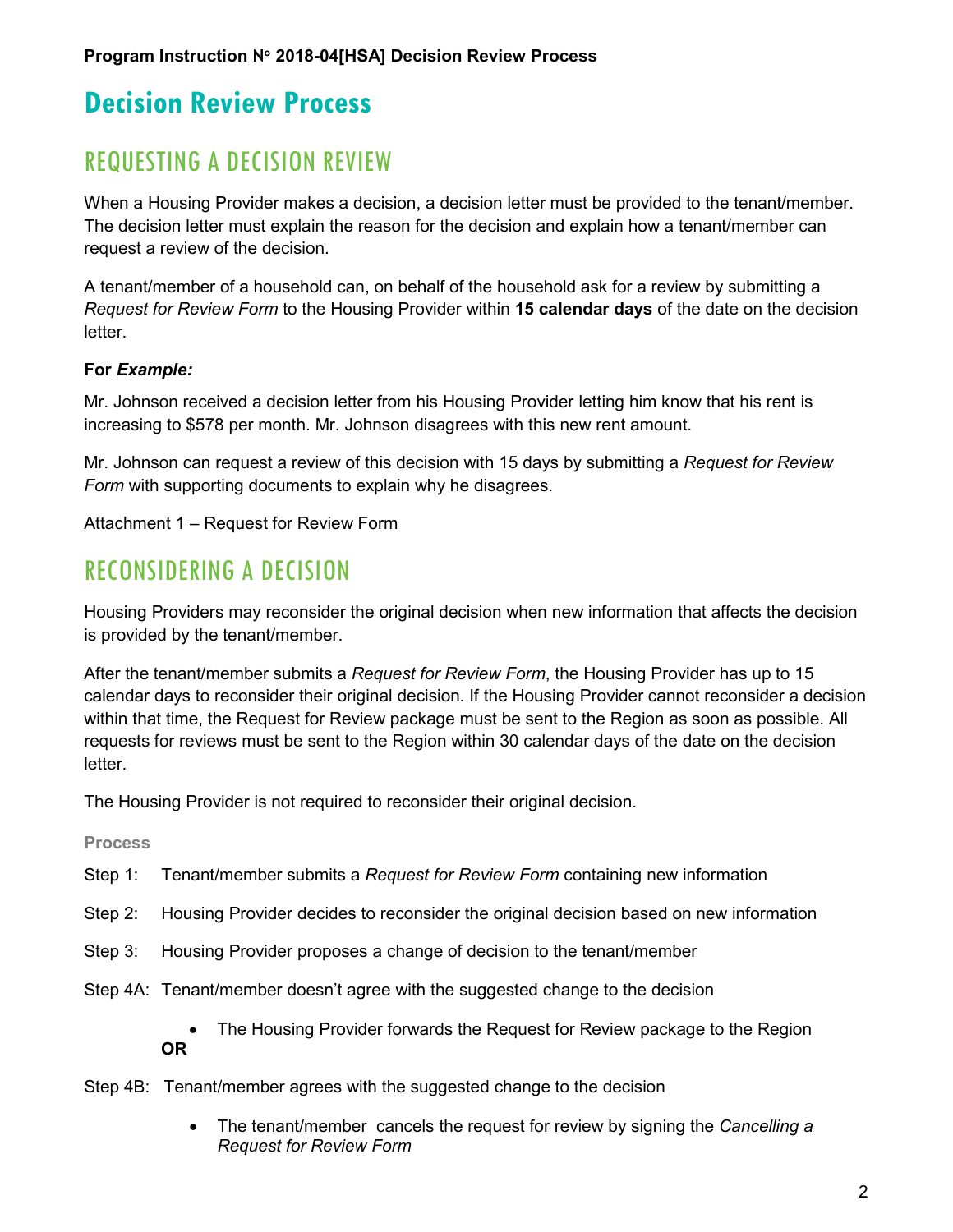#### **Program Instruction N**° **2018-04[HSA] Decision Review Process**

- The Housing Provider changes the original decision and provides a copy of the changed decision to the tenant/member
- The changed decision will take effect on the same day the original decision would have, unless otherwise legislated
- Housing Provider informs their Program Coordinator of the cancelled review
- Attachment 2 Reconsidering a decision process flow chart
- Attachment 3 Cancelling a Request for Review Form

#### **For** *Example:*

Mr. Johnson submitted a *Request for Review Form* with copies of his current income information to his Housing Provider and explains that he thinks there was an error made in his calculation. His Housing Provider can review his income information and determine if an error was made. If the Housing Provider agrees there was an error in the original calculation, the Housing Provider can change the original decision. If Mr. Johnson agrees with the new decision, he cancels his review request by signing the *Cancelling a Request for Review Form*.

## NEW TOOL TO SUPPORT THE REVIEW OF DECISION PROCESS

#### **Communications Record**

The Communications Record is a tool for the Housing Provider to keep a record of communications with the tenant/member leading to the decision. Any time a Housing Provider requests information from the tenant/member to complete the annual or mid-year review, it should be documented on the Communications Record. Types of communication can include a phone call, voicemail, email, written notice, and/or verbal reminders.

The Communications Record will help ensure the tenant/member was aware of their obligations before a decision was made.

Attachment 4 – Communications Record template

# **Region's Process for Reviewing Decisions**

## REQUEST FOR REVIEW PACKAGE

The Region must review the original decision if:

- The Housing Provider will not be reconsidering the original decision
- The tenant/member disagreed with the proposed change to the original decision
- The request for review was submitted late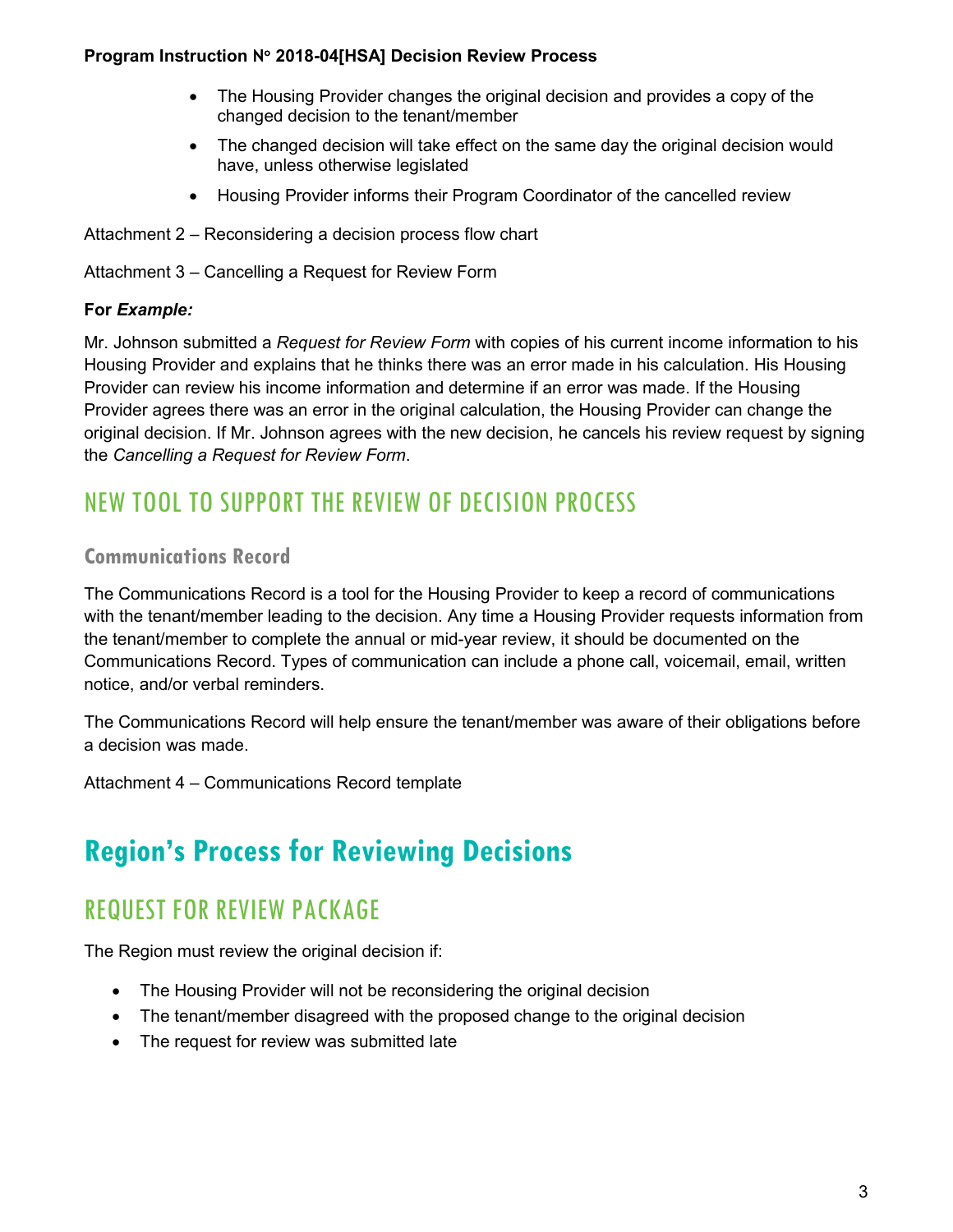#### **Program Instruction N**° **2018-04[HSA] Decision Review Process**

To review the decision, the Region requires a Request for Review package including the following information:

- A copy of the decision letter
- A copy of all documentation/information the Housing Provider used to make their decision
- A copy of the *Communications Record* with copies of all relevant letters or correspondence (if available)
- *Request for Review Form* and all supporting documentation submitted by the tenant/member
- Documentation related to the reconsideration of a decision (if available)

The Housing Provider must forward all documents to the Region within 30 days of the original decision date.

Email: [housingproviderinfo@york.ca](mailto:housingproviderinfo@york.ca)

Fax: 905-895-2189

Mail: Housing Strategy and Program Delivery, Housing Services Branch, Community and Health Services The Regional Municipality of York 17250 Yonge Street Newmarket Ontario L3Y 6Z1

## REGIONAL REVIEW

The Region will conduct a review of the original decision. During the review process, the Region will only consider information included in the Request for Review package. The Region may contact the Housing Provider or tenant/member to ask for additional information, if needed. Additional information must be submitted to the Region within seven calendar days.

The Region will communicate with the Housing Provider if a situation arises that will delay the completion of a review.

The Region will send a letter with its final decision to the Housing Provider and the tenant/member.

## LATE SUBMISSIONS

A *Request for Review Form* is late if it was submitted more than 15 calendar days after the date on the decision letter. A late submission can still be reconsidered by the Housing Provider if it can be done within 30 days from the decision date.

If a Housing Provider received a *Request for Review Form* 30 calendar days after the decision date, this late submission must be sent to the Region.

The Region may conduct a review of a late submission if it agrees that the tenant/member could not meet the timelines because of unavoidable circumstance. Unavoidable circumstances must have a direct effect on the tenant/member (i.e. critical illness or hospitalization).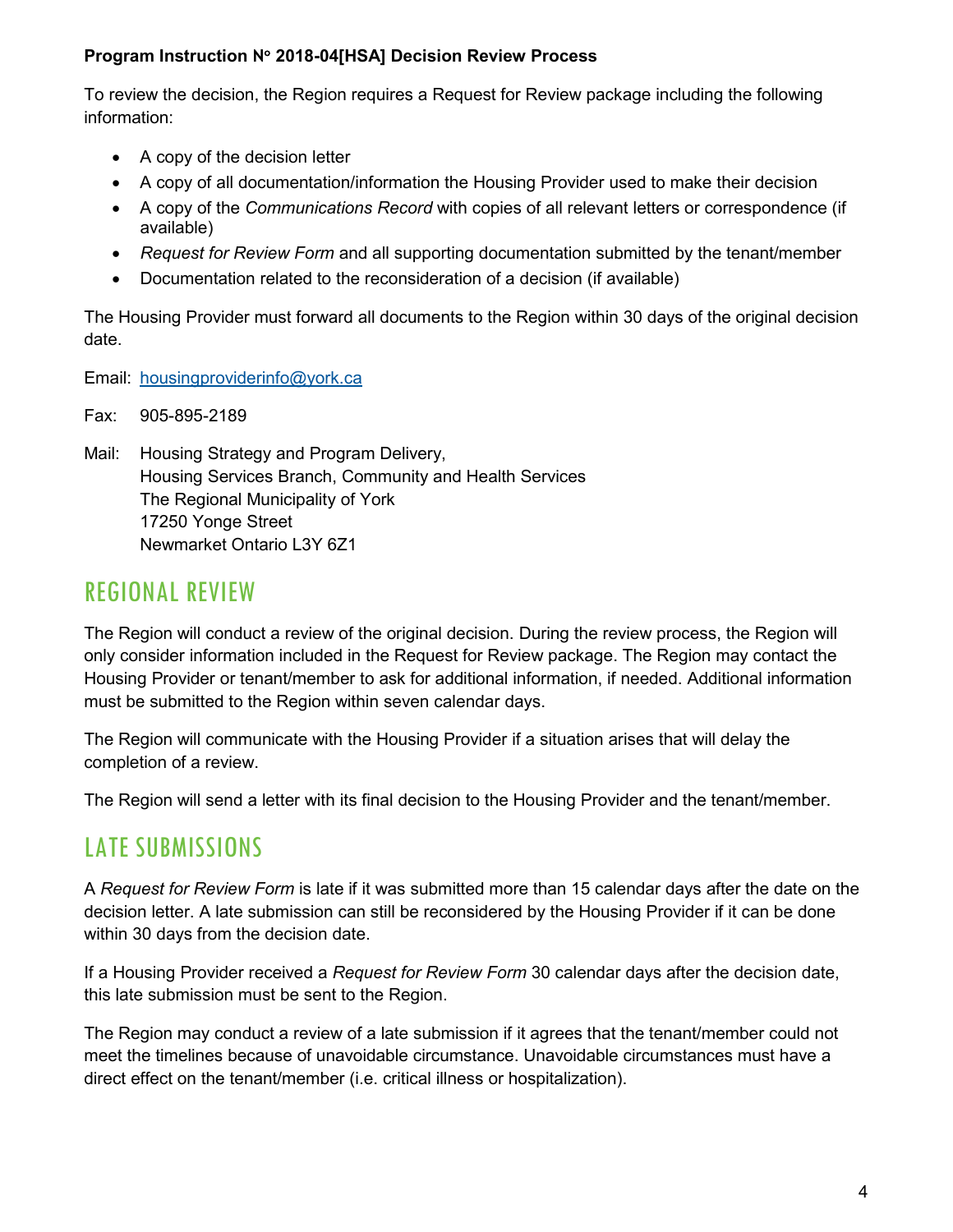# **Summary of Review Process and Timelines**

| <b>Step</b>                                                                                                                                | <b>Timeline</b>                                                                                                         |
|--------------------------------------------------------------------------------------------------------------------------------------------|-------------------------------------------------------------------------------------------------------------------------|
| <b>Decision Letter</b>                                                                                                                     |                                                                                                                         |
| The Housing Provider makes a decision and sends a letter to the<br>tenant/member                                                           |                                                                                                                         |
| <b>Request for Review</b>                                                                                                                  | Within 15* calendar days of the<br>date on the decision letter.<br>*including 5 days for mail                           |
| The tenant/member does not agree with the Housing Provider's<br>decision and asks for a review of that decision by submitting a            |                                                                                                                         |
| Request for Review Form to their Housing Provider with any<br>supporting documents                                                         |                                                                                                                         |
| 1. Reconsideration of a decision                                                                                                           | The Housing Provider has up to 30<br>calendar days from the date on the<br>decision letter to reconsider a<br>decision. |
| The Housing Provider can reconsider a decision if the<br>tenant/member provides new information with the Request for<br><b>Review Form</b> |                                                                                                                         |
| OR/AND                                                                                                                                     | On day 30 the Housing Provider<br>must send the Request for Review<br>package to the Region.                            |
| 2. Request for Review package (all documents relating to the<br>decision under review)                                                     |                                                                                                                         |
| The Housing Provider puts together the Request for Review<br>package and sends it to the Region                                            |                                                                                                                         |
| <b>Regional Review</b>                                                                                                                     | The Region will have 30 calendar<br>days to conduct a review.                                                           |
| The Region completes a review of the Housing Provider's<br>decision                                                                        |                                                                                                                         |
| <b>Final Decision Letter</b>                                                                                                               | Within 7 business days after the<br>Region makes a final decision.                                                      |
| The Region makes a final decision and sends a letter to the<br>tenant/member and the Housing Provider                                      |                                                                                                                         |

**Authority** *Housing Services Act*, 2011 – sections 155 and 156

Ontario Regulation 367/11 – sections 138 and 139